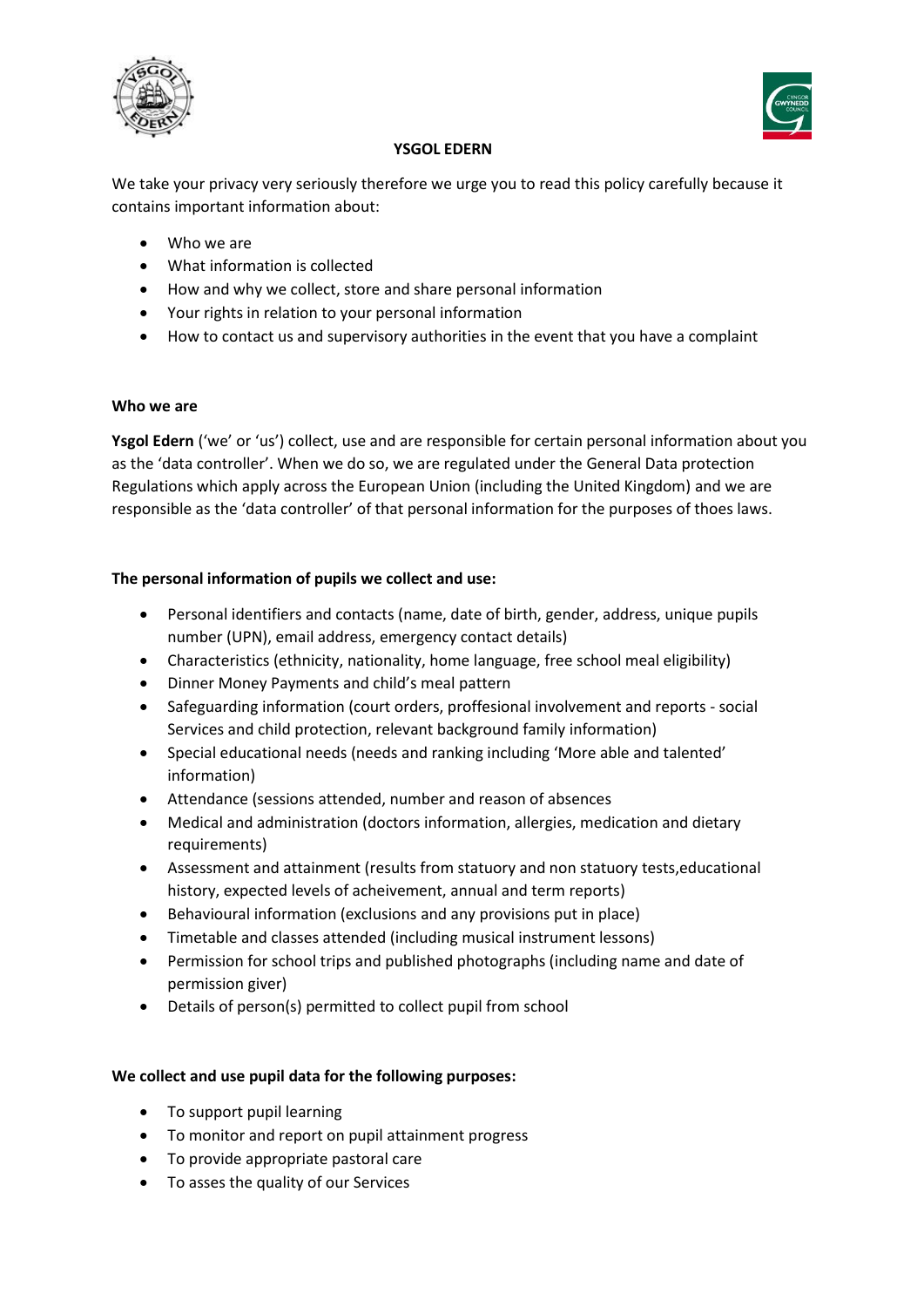



- To keep children safe (food allergies, emergency contact details, CCTV images, details of permitted collector)
- To meet statutory requirements for use with data collections

We may use your information for automated decision making, including profiling. This is where we make a decision automatically about you without human intervention

# **Under the General Data Protection Regulation (GDPR), the lawful bases we rely on for processing pupil information are:**

- Processing is necessary for compliance with a legal obligation to which the controller is subject
- Processing is necessary in order to protect the vital interests of the data subject or of another natural person
- Processing is necessary for the purpose of a task caried out in the public interest or in the exercise of official authority vested in the controller

# **In addition, concerning any special category data**

- Processing is necessary for the purpose of carrying out obligations and excersisng specific rights of the controller or of the data subject providing for appropriate safeguards for the fundamental rights and the interests of the data subject
- Processing is necessary to protect the vital interests of the data subject or of another natural person where the data subject is physically or legally incapable of giving consent
- Processing is necessary for archiving purposes in the public interest, scientific or historical research purposes or statistical purposes. This shall be proportionate to the aim pursued, respect the essence of the right to data protection and safeguard the fundamental rights and interests of the data subject.

# **The legal obligations for processing pupil information are :**

- The Education (school information) (Wales) Regulations 2011
- The Education (pupil information) (Wales) Regulations 2011
- The Education (school performance and absence targets) (Wales) Regulations 2011
- The Education (Head of Parents and Adults Report) (Wales) Report 2011
- Data Protection Act 1998
- General Data Protection Regulation and Data Protection Act 2018
- Freedom of Information act 2012
- Additional Learning needs and the Educational Tribunal (Wales) Act 2018
- The Government of Maintained Schools (Wales) Regulations 2005
- Social Services and Wellbeing Act 2014
- Equality Act 2010
- The Regulation (Fire Safety) Order 2005/ Regulatory Reform (Fire Safety) Order 2005 (PEEPS forms are completed and these include details of any disabilities that a child / staff has)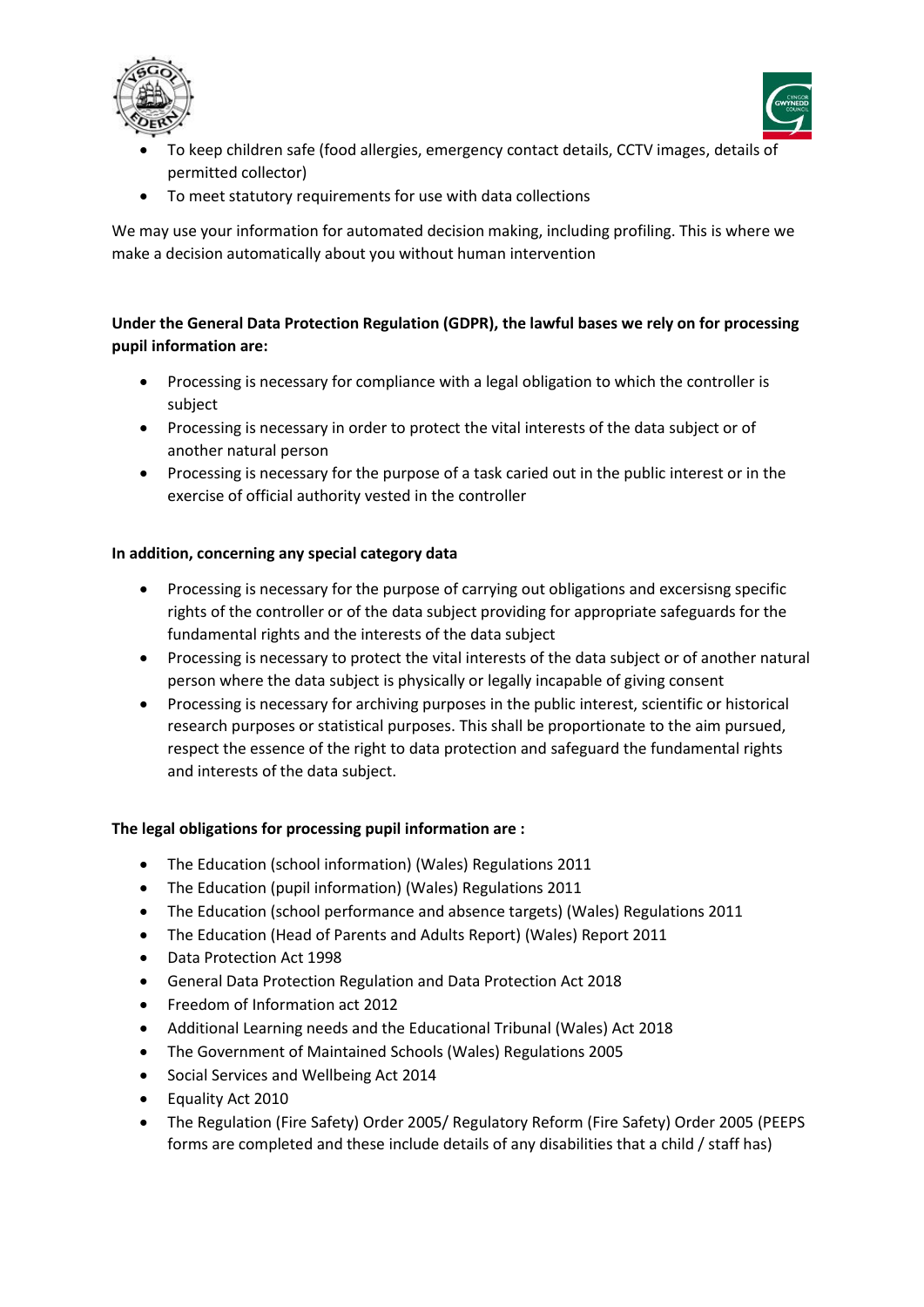



### **Collecting Pupil Information**

We collect pupil information via registration forms when starting at the school and receive some data via a Common Transfer File (CTF) if a child is transferring to us from another school

Although most information about a pupil you provide for us is compulsory, some will be provided on a voluntary basis

In order to comply with data protection legislation, we will inform you whether you will be required to provide us with specific information about a pupil or if you have an option to do this.

If you provide information on a voluntary basis, we will ask you to give specific permission and give you the option to withdraw the permission at any time

#### **Storing Pupil Data**

We hold pupil data securely for the set amount of time as shown in our data retention schedule. For more information on our data retention schedule please visit the data protection policy on our website www.ysgoledern.org

#### **Who we share pupil information with**

We routinely share pupil information with:

- Schools attended by the pupils when they leave us
- Gwynedd Council, Local Authority School Counselor, Welfare Officer, Social Services, Leisure, Transport, Finance, Derwen, GwE, Additional Learning Needs and Inclusion,
- Betsi Cadwalader University Healthboard School nurse, dentist, Camhs
- Estyn
- Police and the youth offending team
- Language Centres and/or therapists (where necessary)
- Welsh Assembly Government
- School Governors (only as applicable)
- Cynnal –via SIMS (school information managemnet system)

#### **Agencies we commission to provide Services on our behalf**

- Llywodraeth Cymru (via HwB)
- GwE
- Cynnal
- Capita SIMS
- Capita SchoolComms
- Capita SchoolGateway
- Teachers2Parents
- Incerts
- Antur Waunfawr (disposing of confidential waste)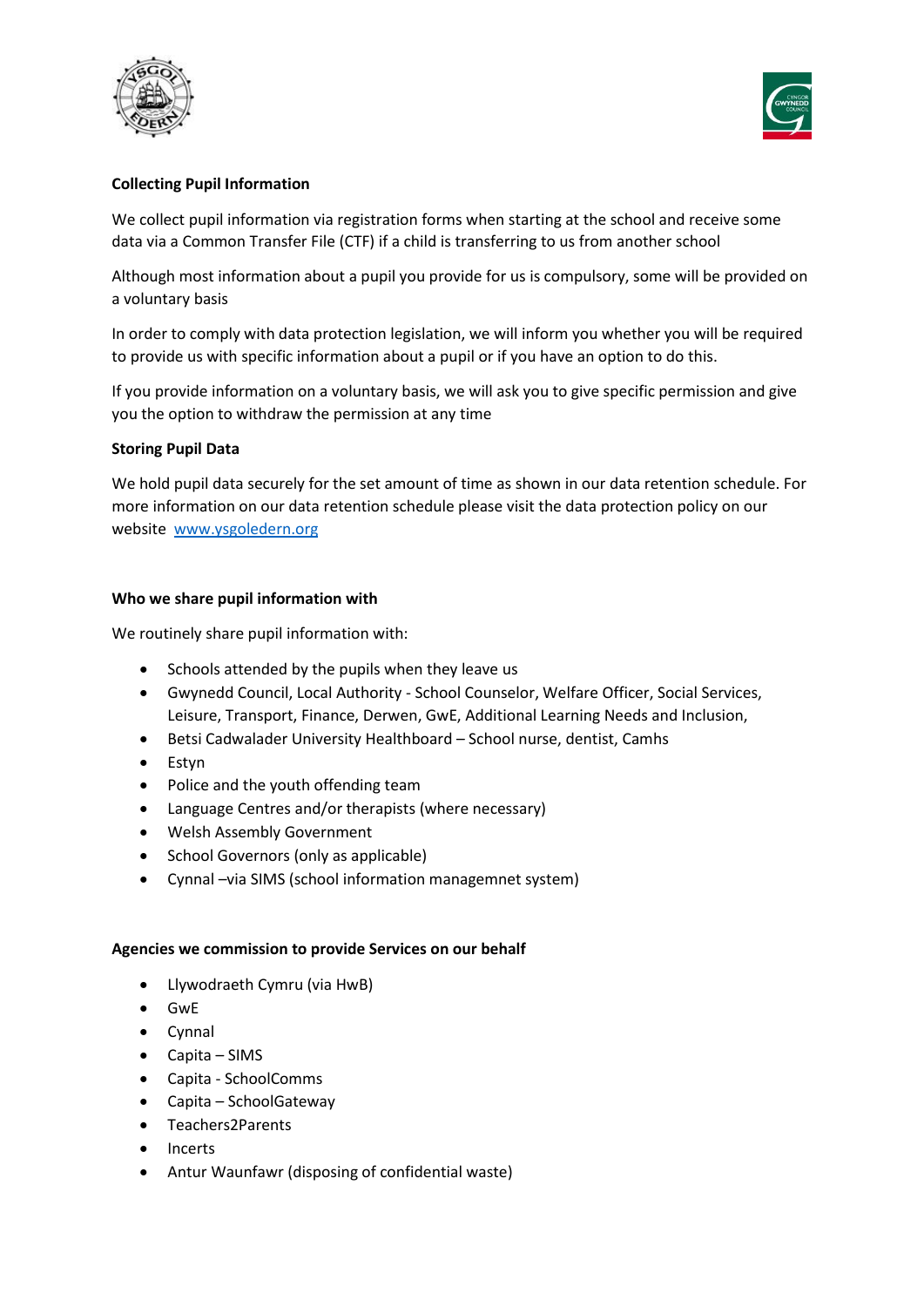



- Edufocus via Evolve
- Google Drive
- G-Suite
- Delwedd
- Tempest

### **Relevant Companies that promote the administration and learning experiences of our pupils**

- Llywodraeth Cymru via HwB
- GwE
- Further Education Colleges Coleg Menai, Coleg Meirion Dwyfor, Coleg Llandrillo
- Plas Menai
- Purple Mash
- Class Dojo
- Reading Eggs
- TT Rockstars
- Seesaw
- Urdd Gobaith Cymru
- Google Classrooms
- Facebook
- Twitter
- William Mathias

# **Why we regularly share pupil information**

We do not share information about our pupils with anyone without consent unless the law and our policies allow us to do so.

We share data about pupils with the Welsh Assembly Government on a statuory basis. Sharing data in this way underpins school funding and monitors educational attainment.

We are required to collect data under The Education (Pupil Information) (Wales) Regulations 2011 and The Education (School Performance and Absence Targets) (Wales) Regulations 2011.

We are required to share information about our pupils with our Local Authority of Gwynedd Council and the Assembly Government under The Education (Pupil Information) (Wales) Regulations 2011

# **Request to Access your personal data**

Under the Data protection legislation, parents and pupils have the right to request Access to the information we hold about them. To apply for your personal information, or request Access to your child's educational record, please contact either of the following: